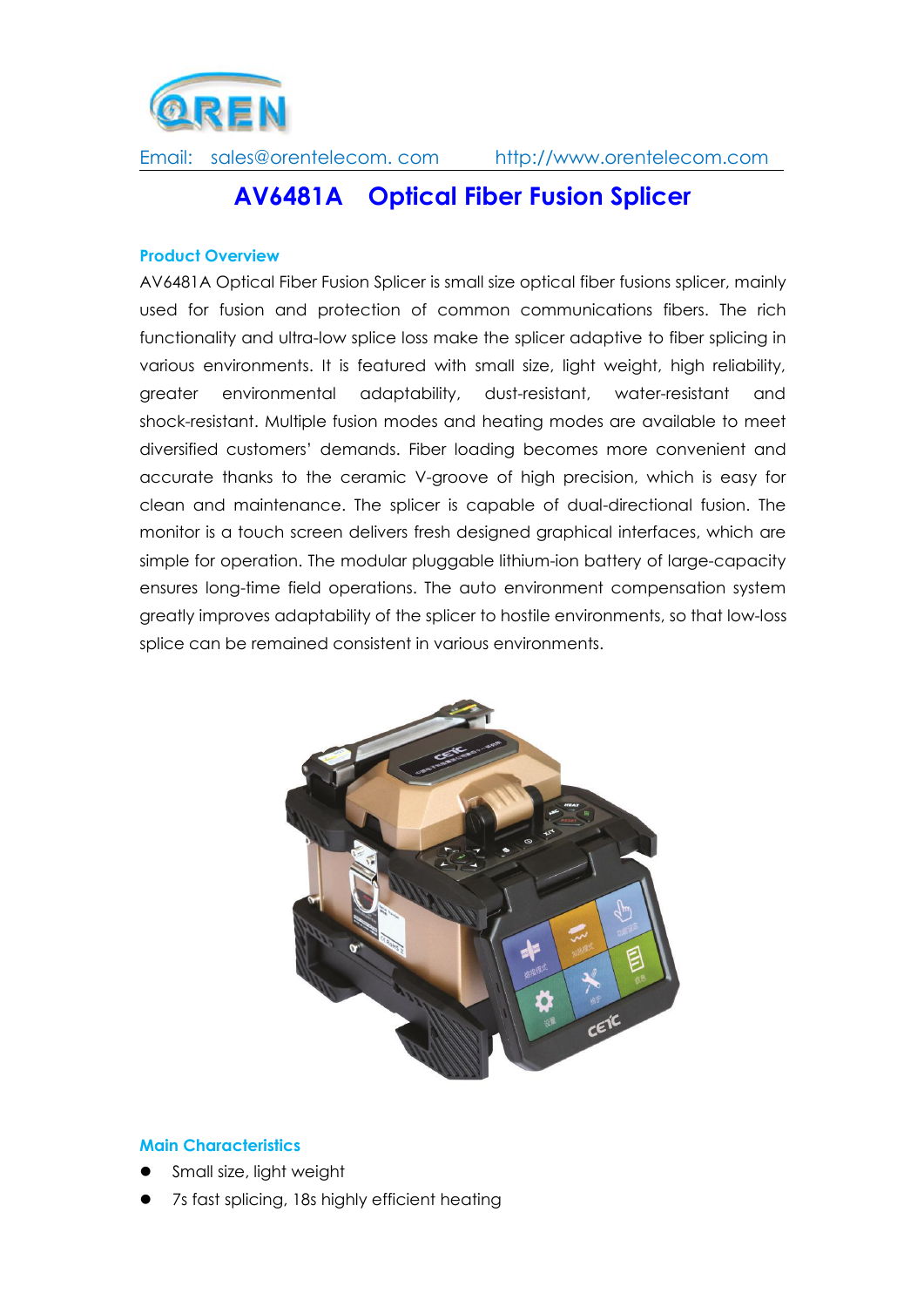

- 320 times image magnification, 5mm fusing for ultra-short cleave length
- 300 groups of splice modes, 100 groups of heating modes, 10000 groups of fusion records /64 images storage
- Ceramic presser foot, ceramic V-groove, all-in-one fixture
- Dual-directional fusing, auto fusing, intelligent heat shrink
- USB and SD card interface, auto update of U disk
- Built-in modular lithium-ion battery, at least 220 counts of splicing and heating cycles
- GUI (graphical user interface) and touch screen, convenient for operation
- Dust-resistant, water-resistant, shock-resistant, greater environment adaptability

#### **Small and light**

Small size and light weight, the splicer is easy to carry and can be lift by one hand.



Lift by one hand

#### **Water-resistant, dust-resistant, shock-resistant, greater environment adaptability**

Meet IP52 requirements.











Shock-resistant

Rain -resistant

Dust-resistant

Water-resistant High-temp-resistant

Water-resistant test **Dust-Resistant test**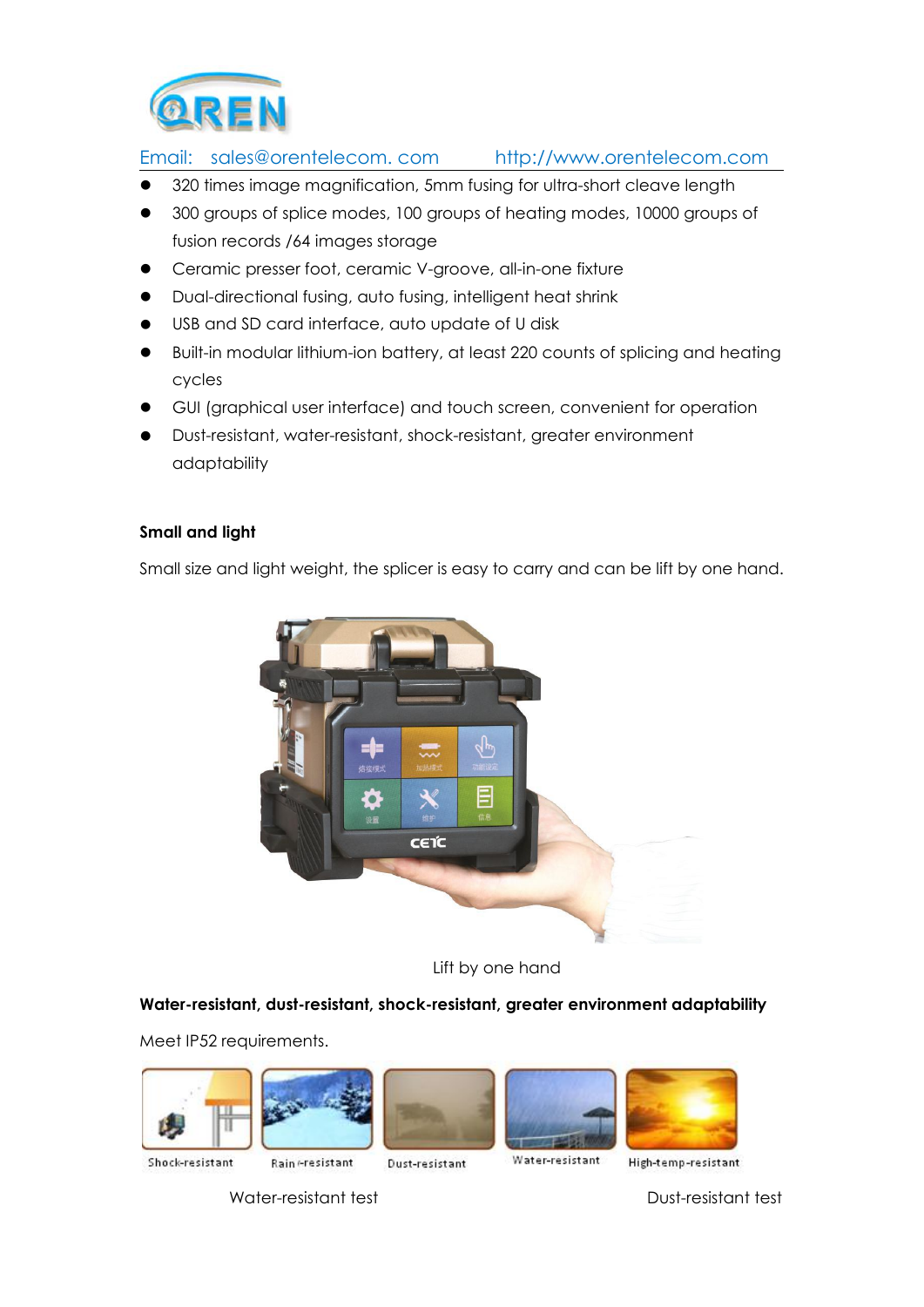

## **All-in-one fixer**

The all-in-one fixture meet fusion demands of multiple optical fibers, jumpers and rubber-insulted wires with a cladding diameter of  $80 \sim 150 \mu m$ .



All-in-one optical fiber fixture

## **Graphical interfaces and touch screen**

AV6481 uses entirely new GUI and touch screen in design. Operators can set up the splicer and get to know relevant information of it simply and directly by graphical interfaces.



Entirely new GUI graphical interfaces and touch screen

## **Intelligent heat shrink**

A detection unit is embedded in the heater. The heating function will only be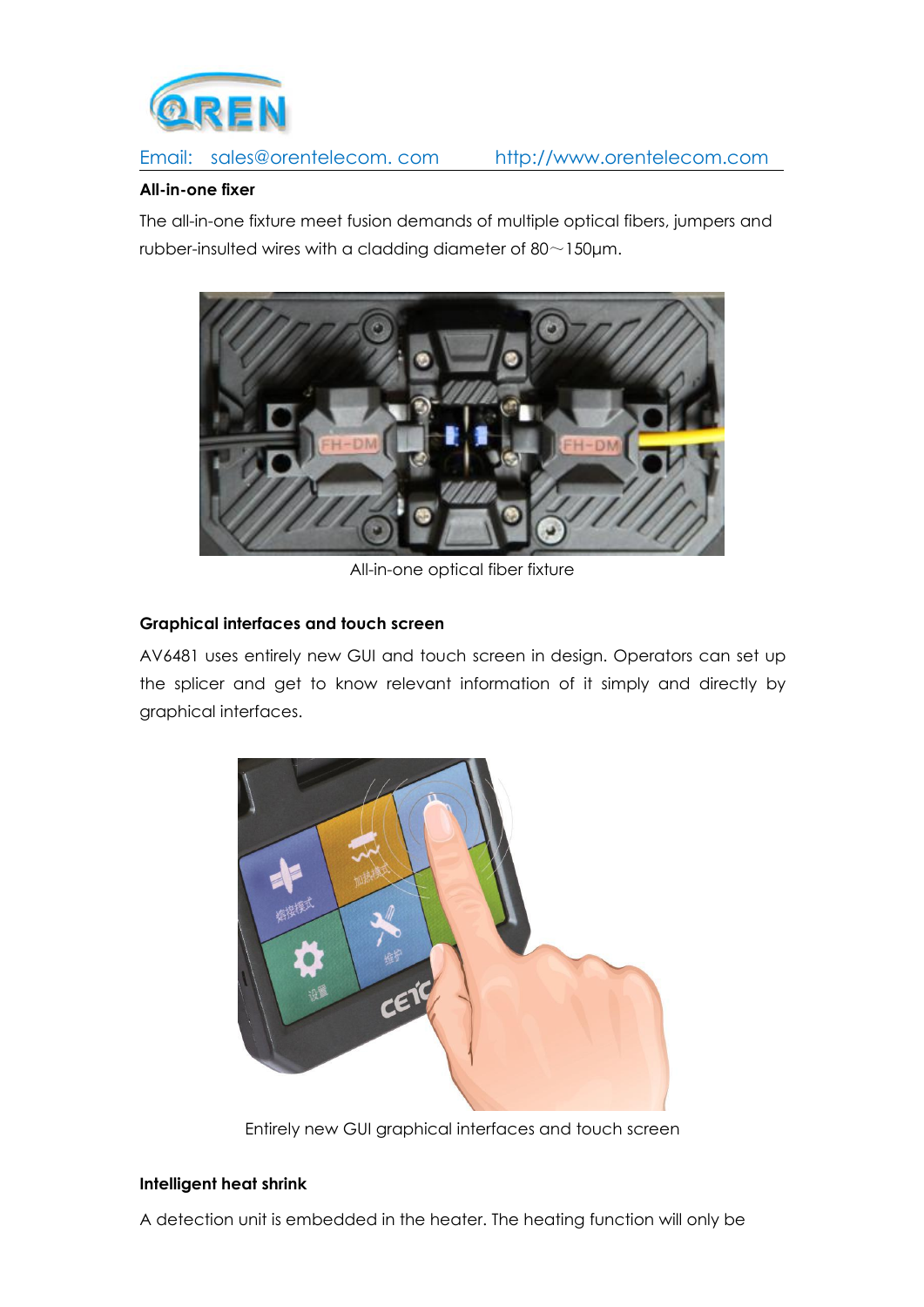

enabled when the protection sleeve is put in the heater, to avoid mishandling.



Hear and detection unit

## **Pluggable lithium-ion battery of large-capacity**

The built-in pluggable lithium-ion battery of large capacity can answer working demand lasting all day long (typical 220 counts of splicing and heating cycles).



Built-in pluggable lithium battery of large-capacity

## **Ceramic V-groove and ceramic presser foot**

Ceramic V-groove with high precision brings you convenient and accurate placement of optical fibers and makes cleanup easy.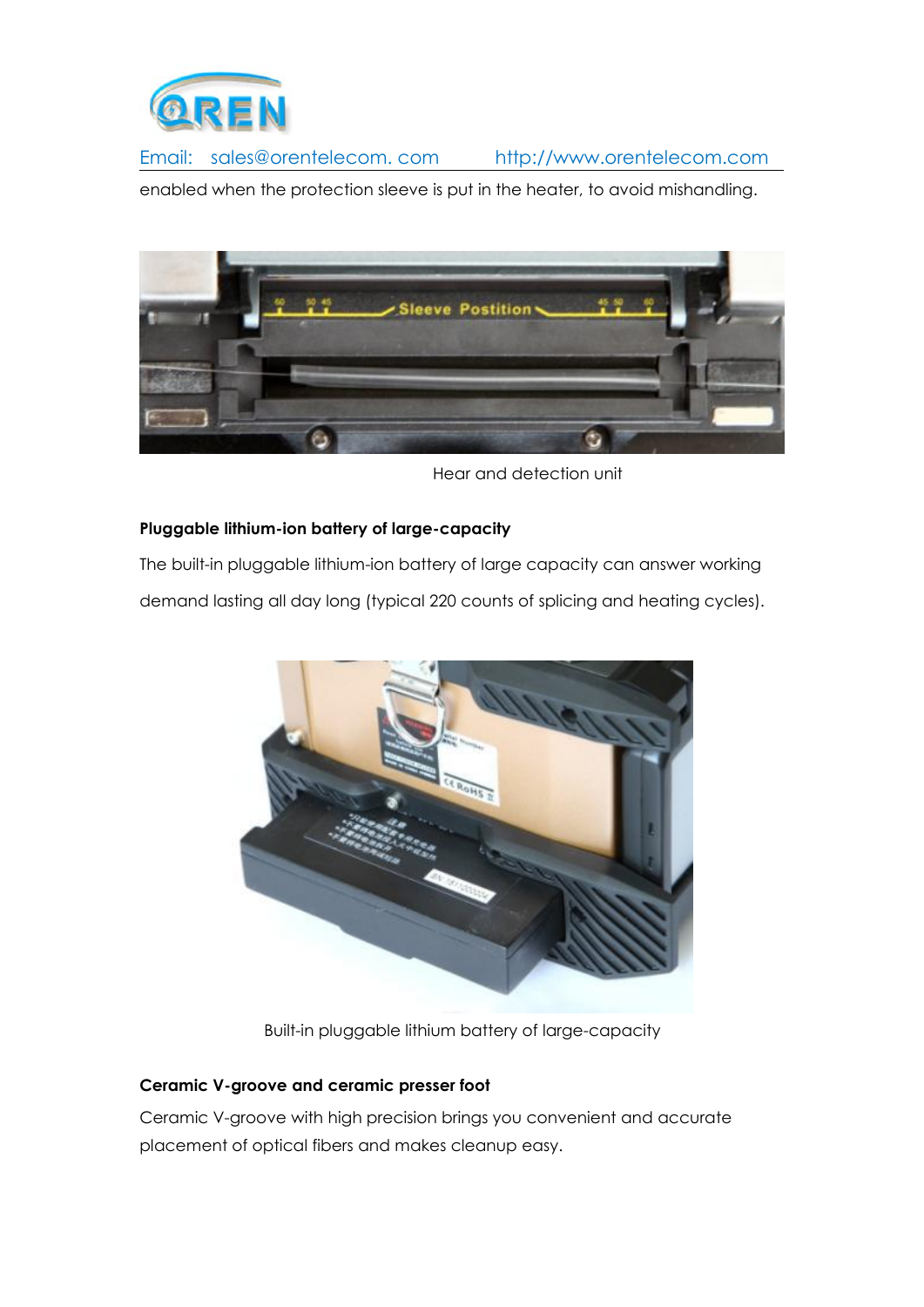



High-precision ceramic V-groove and presser foot

#### **Carrying case**

The carrying case is novel in design and light in weight, has built-in compact working bench. Open or close the cover can turn it to a working bench.



carrying case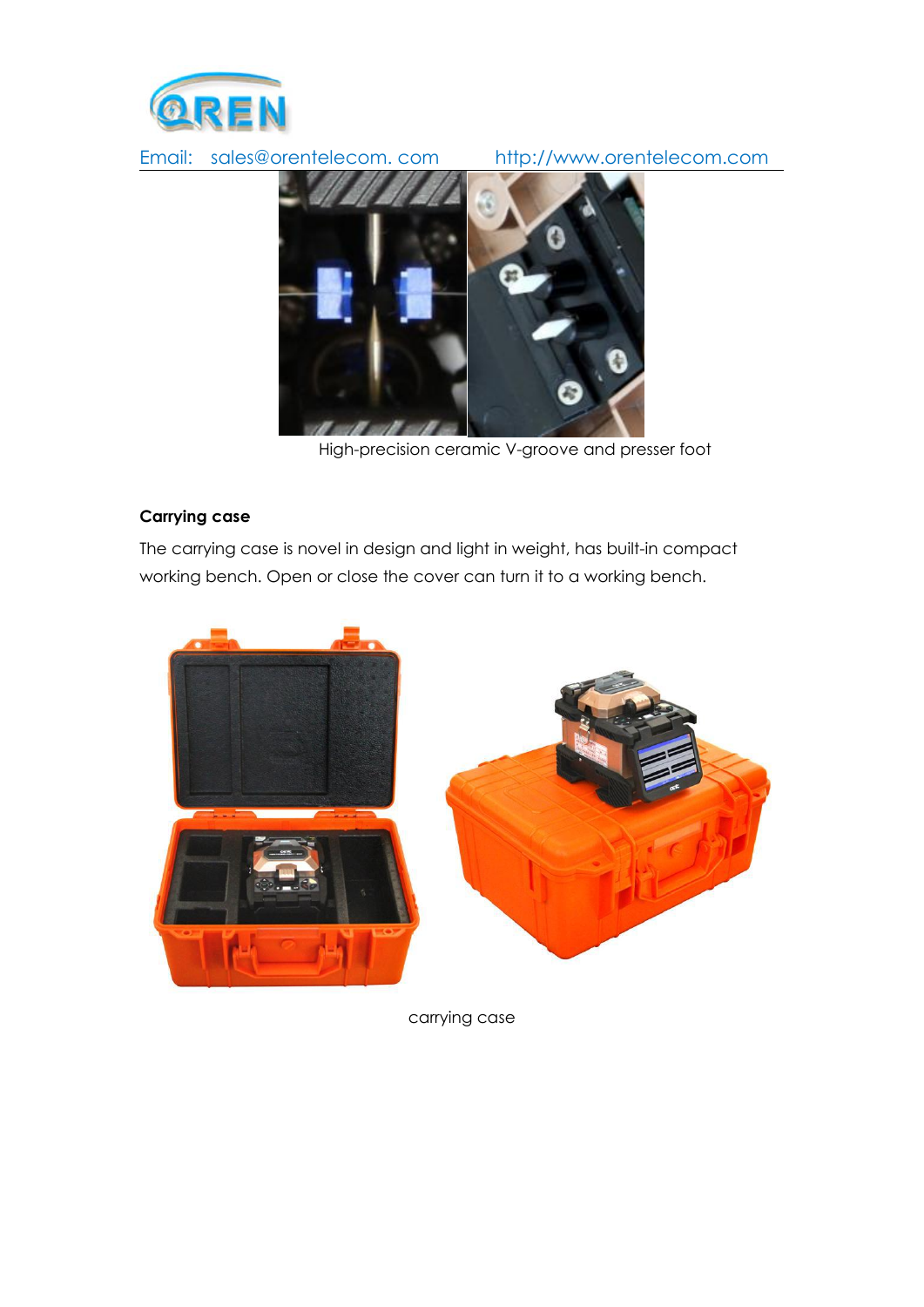![](_page_5_Picture_0.jpeg)

## Email: sales@orentelecom. com [http://www.orentelecom.com](http://www.oren-electric.com) **Typical Applications**

AV6481B Optical Fiber Fusion Splicer is compact equipment deploying the design of ergonomics, which delivers convenient operation and handy carrying case. Event very short fibers can be spliced easily. It's capable of construction and maintenance of optical fiber line projects (including trunk), emergency repair, production and test of optical fiber devices and research and study in institutes.

![](_page_5_Figure_4.jpeg)

Typical application of AV6481B Optical Fiber Fusion Splicer